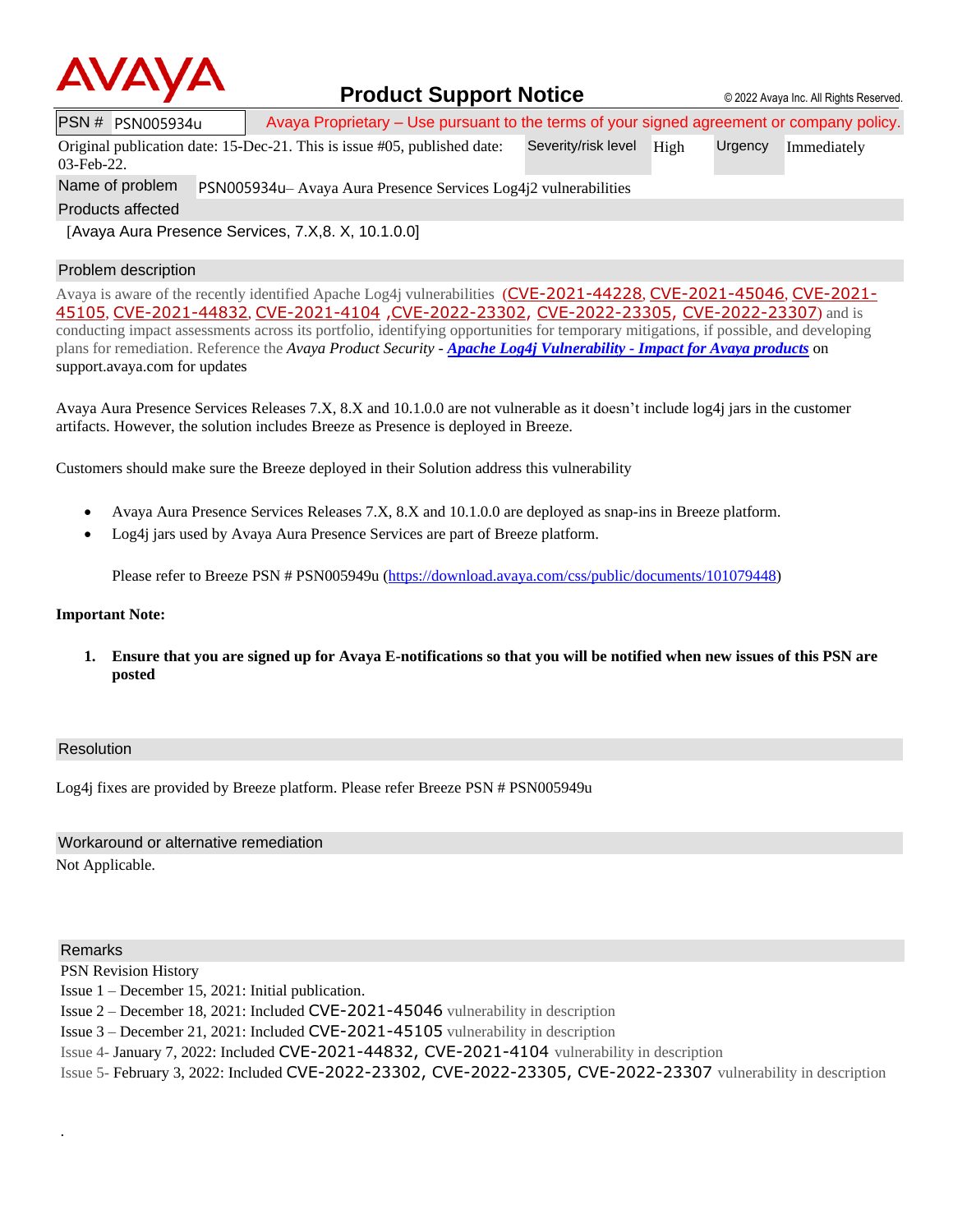## **Patch Notes**

The information in this section concerns the patch, if any, recommended in the Resolution above.

| Backup before applying the patch |                       |
|----------------------------------|-----------------------|
| Always                           |                       |
| Download                         |                       |
| $n/a$ .                          |                       |
| Patch install instructions       | Service-interrupting? |
| n/a                              | Yes                   |
| Verification                     |                       |
| n/a                              |                       |
| Failure                          |                       |
| n/a                              |                       |
| Patch uninstall instructions     |                       |
| n/a                              |                       |

## **Security Notes**

The information in this section concerns the security risk, if any, represented by the topic of this PSN. Security risks

Reference <https://cve.mitre.org/cgi-bin/cvename.cgi?name=CVE-2021-44228> Reference <https://cve.mitre.org/cgi-bin/cvename.cgi?name=CVE-2021-45046> Reference <https://cve.mitre.org/cgi-bin/cvename.cgi?name=CVE-2021-45105> Reference <https://cve.mitre.org/cgi-bin/cvename.cgi?name=CVE-2021-44832> Reference <https://cve.mitre.org/cgi-bin/cvename.cgi?name=CVE-2021-4104> Reference <https://cve.mitre.org/cgi-bin/cvename.cgi?name=CVE-2022-23302> Reference <https://cve.mitre.org/cgi-bin/cvename.cgi?name=CVE-2022-23305> Reference <https://cve.mitre.org/cgi-bin/cvename.cgi?name=CVE-2022-23307>

Reference<https://logging.apache.org/log4j/2.x/security.html> Reference<https://logging.apache.org/log4j/1.2/>

Avaya Security Vulnerability Classification Reference [www.avaya.com/emergencyupdate](http://www.avaya.com/emergencyupdate) Mitigation

As noted in this PSN.